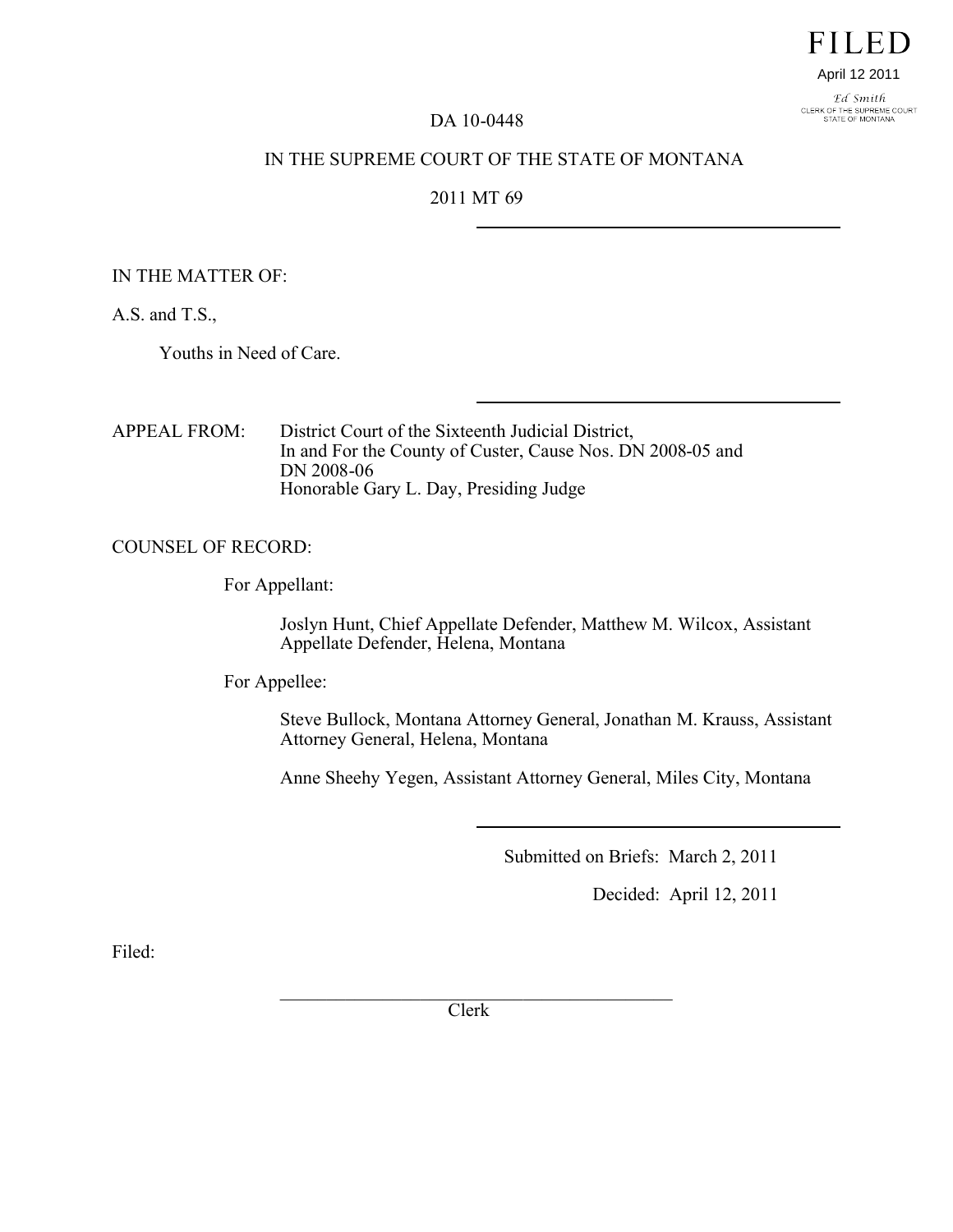Justice Patricia O. Cotter delivered the Opinion of the Court.

¶1 T.S. and A.S. are the young sons of S.T. (Mother). T.S. was born in 2002 and A.S. was born in 2004. The children were removed from Mother's care on December 20, 2007, and placed in foster care. Mother's parental rights to these children were terminated on June 18, 2010. She filed a timely appeal arguing the District Court abused its discretion by terminating her rights in the absence of compliance with § 1912(e) of the Indian Child Welfare Act (ICWA), 25 U.S.C. §§ 1901-1963. ICWA is the federal law enacted in 1978, in part to protect the interests of Indian children and their families by establishing minimum standards under which Indian children may be removed from their homes. 25 U.S.C. § 1902. We affirm.

### **ISSUE**

¶2 A restatement of the dispositive issue on appeal is:

¶3 Did the District Court abuse its discretion when it terminated Mother's parental rights?

#### **FACTUAL AND PROCEDURAL BACKGROUND**

¶4 This custody proceeding began in Fallon County but was subsequently transferred to Custer County. When necessary to avoid confusion we will specifically refer to the Fallon County District Court and the Custer County District Court. Otherwise, reference to "District Court" alone is a reference to the Custer County District Court—the court whose final order is being appealed. The Fallon County District Court records were not provided to this Court on appeal.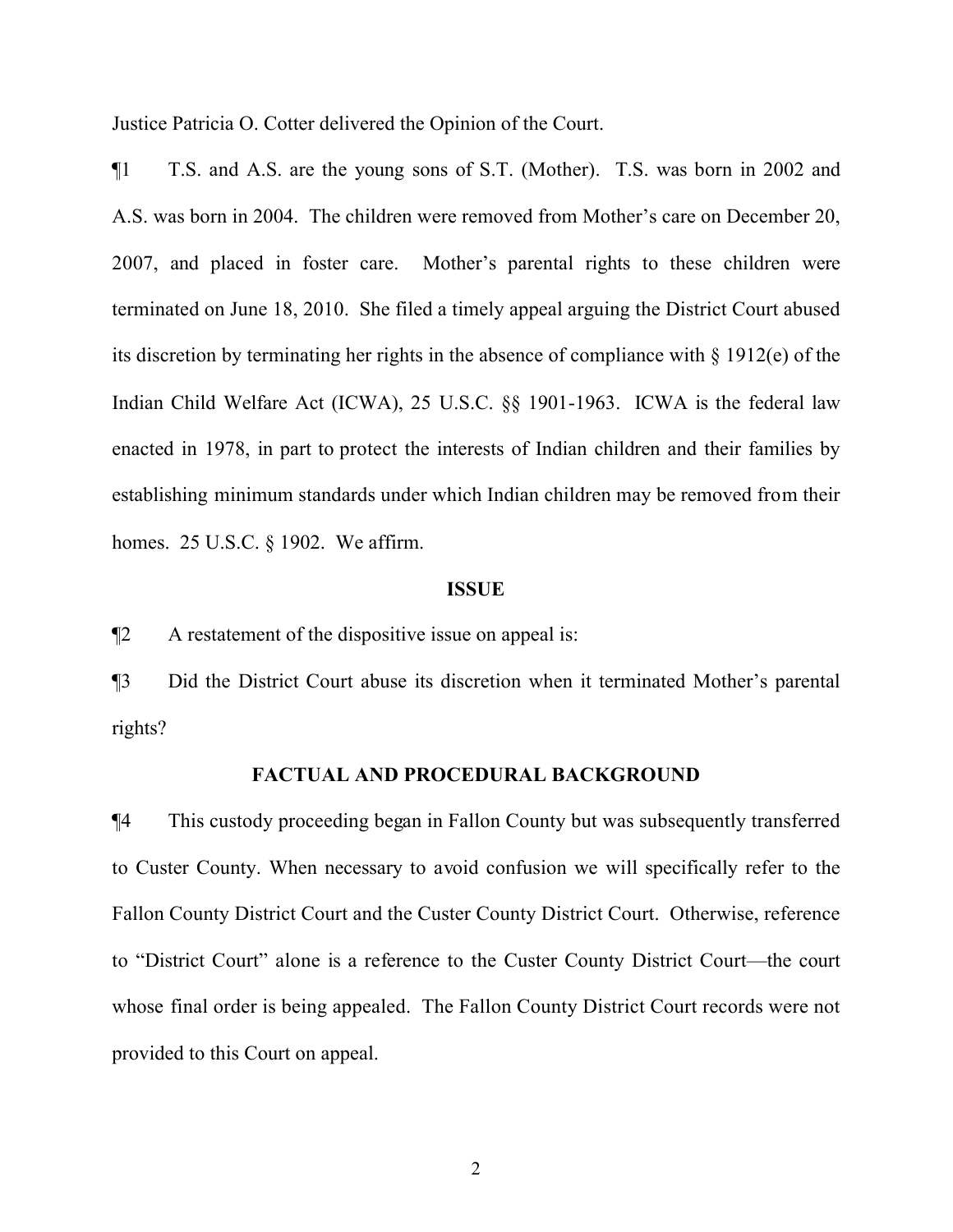¶5 A.S. and T.S. are enrolled members of the Northern Cheyenne Tribe (Tribe) through their father, who is also enrolled. As such, ICWA applies to this custody proceeding. Mother is not an Indian. Father, whose contact with A.S. and T.S. throughout their lives has been minimal and sporadic, had his rights to the boys terminated at the same time Mother's rights were terminated but Father does not appeal.

# *Department Involvement and Notice to the Tribe*

¶6 Mother has chemical dependency problems including use of multiple illegal substances and misuse of prescription drugs. She also has emotional issues that include violence, rage, and obsessive compulsive personality disorder with schizoid personality features. She has been unable to maintain a consistent and safe home for her children with adequate food and clothing. She has been arrested on numerous occasions. As a result, the Department of Public Health and Human Services, Child and Family Services Division (Department or DPHHS) intervened in this family in October 2005 seeking Emergency Protective Services (EPS) and Temporary Investigative Authority (TIA), followed by a petition for Temporary Legal Custody (TLC). Notice of the proceeding was given to the Tribe under § 1912(a) of ICWA. Subsequently the Tribe assumed jurisdiction. The matter was transferred to Tribal Court and the proceeding was dismissed in January 2007.

¶7 The Department once again became involved in the family when Mother gave birth to another son, T.T., in April 2007 and the infant tested positive at birth for tetrahydrocannabinol (THC), the primary psychoactive substance in marijuana. Mother tested positive for THC and opiates at the time. DPHHS petitioned the Fallon County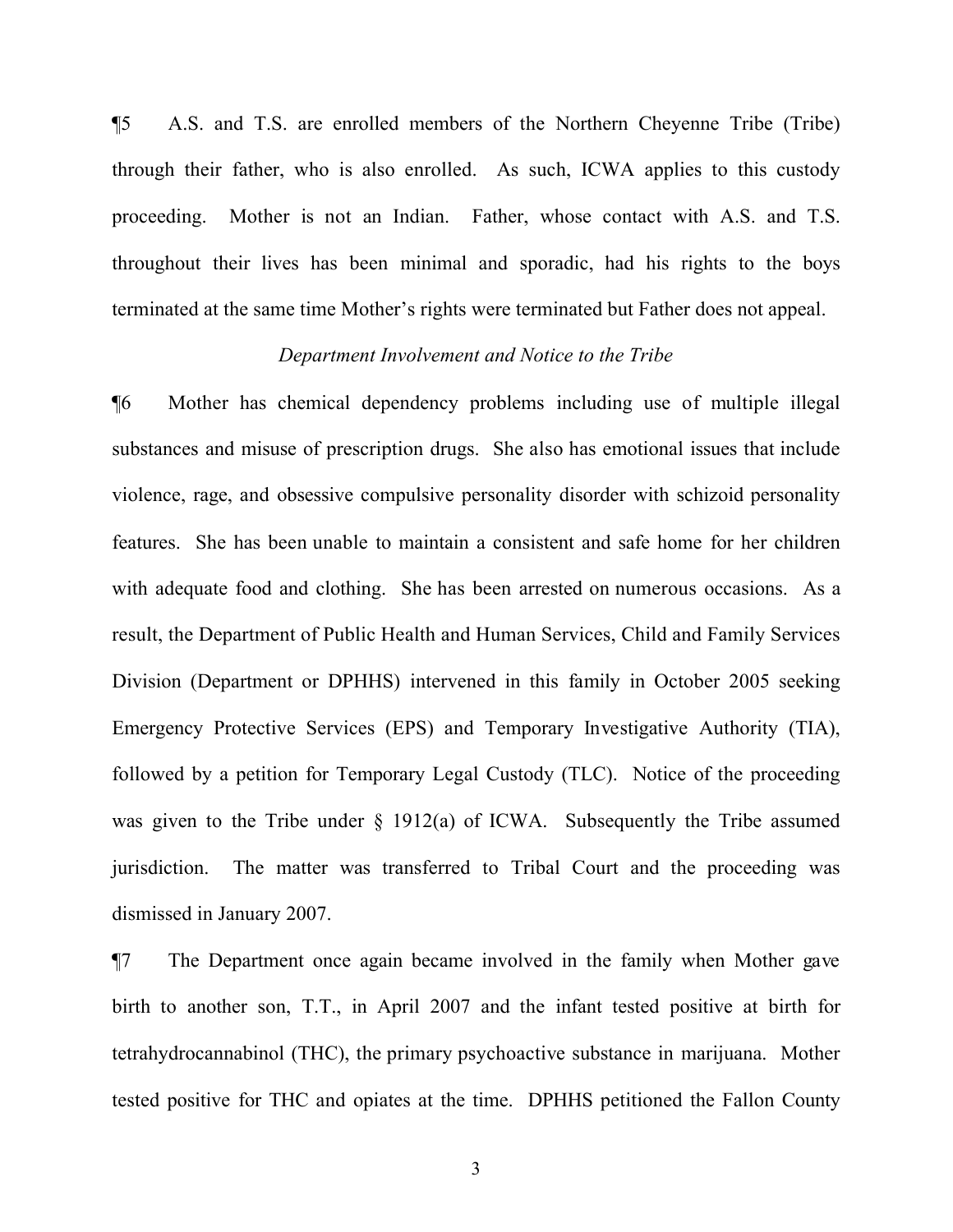District Court and was granted emergency custody of the infant and his two older half-brothers—A.S. and T.S. While the Department was ordered to return A.S. and T.S. to their mother on April 17, 2007, it was granted TIA over the two young boys. T.T. remained in Department custody. The custody and placement of T.T. are not before us in this appeal.

¶8 At some time after initiation of this matter in Fallon County, the Department notified the Tribe of the proceedings in accordance with ICWA. The Tribe entered a Notice of Intervention indicating that it may again elect to transfer jurisdiction of the matter to Tribal Court. The Tribe received copies of all filings in the matter but ultimately chose not to exercise jurisdiction over this case.

¶9 The Department worked with Mother between April 17 and October 30, 2007. Among other things, it conducted home visits, scheduled neuropsychological evaluations for A.S. and T.S., and required Mother to undergo frequent urinalyses (UA) to monitor and address her drug dependency. Mother was generally uncooperative with the Department's efforts and frequently failed the UA tests. In July 2007, the Department filed a petition for adjudication of A.S. and T.S. as youths in need of care (YINC). A hearing was scheduled in August 2007. The hearing was rescheduled to October 16, 2007. An ICWA expert had been subpoenaed by the Department to testify at this hearing on both scheduled dates. On October 16, Mother signed a stipulation to the Department's petition for adjudication of A.S. and T.S. as YINC and granted the Department TLC. Again, these proceedings took place in the Fallon County District Court whose records were not provided to this Court on appeal. However, it appears from later Custer County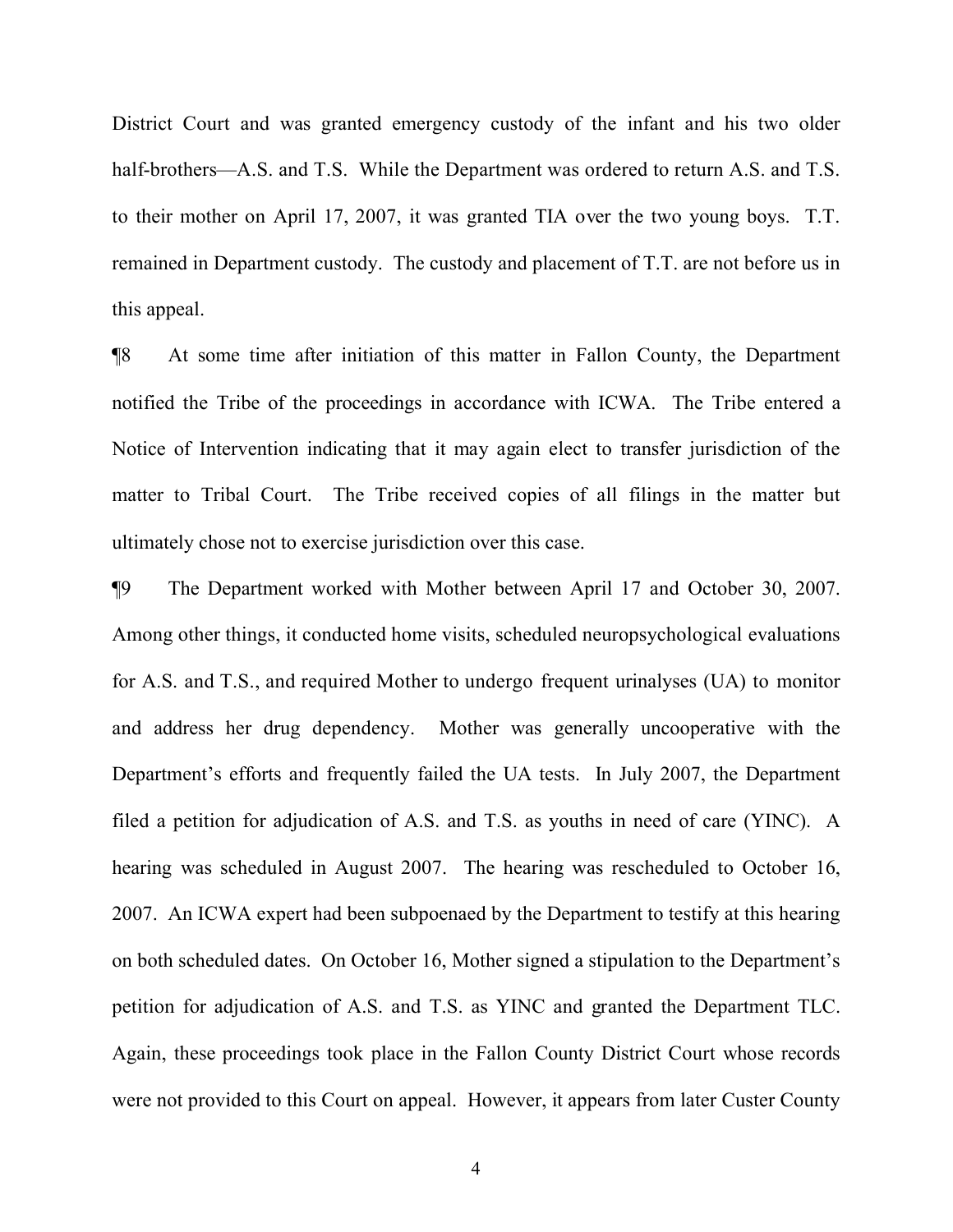District Court records that the October 16 hearing was not held and no ICWA expert testified before the Fallon County District Court.

¶10 On October 31, 2007, pursuant to Mother's stipulation, A.S. and T.S. were adjudicated YINC by the Fallon County District Court and the court granted TLC to DPHHS. A treatment plan was developed for Mother covering the period from October 31, 2007, to April 15, 2008. Between October 31 and November 16, the Department monitored Mother and the children, provided services, and conducted UAs. On November 16, Mother was evicted from her apartment.

¶11 In early December, Mother's brother found her unconscious in Baker, Montana. He told authorities he suspected a drug overdose. The children were present at the time. Mother's father took the children with him to the Northern Cheyenne Reservation. On December 12, 2007, Mother left a "just checking in" message for her social worker but did not tell the social worker where she and the children were or how to contact her. The Department was unable to locate Mother or the children to check on their welfare between December 3 and December 20, 2007.

¶12 On December 15, Mother was arrested in Ashland, Montana, for driving on a suspended license and driving a car without license plates. On December 20, having been informed by the Rosebud County sheriff's office that Mother was in Ashland, two DPHHS social workers traveled to Ashland to check on Mother and the children. They found Mother without the children at a local service station. She reported that the children were with their father in Miles City and that he would be returning the boys to her the following day.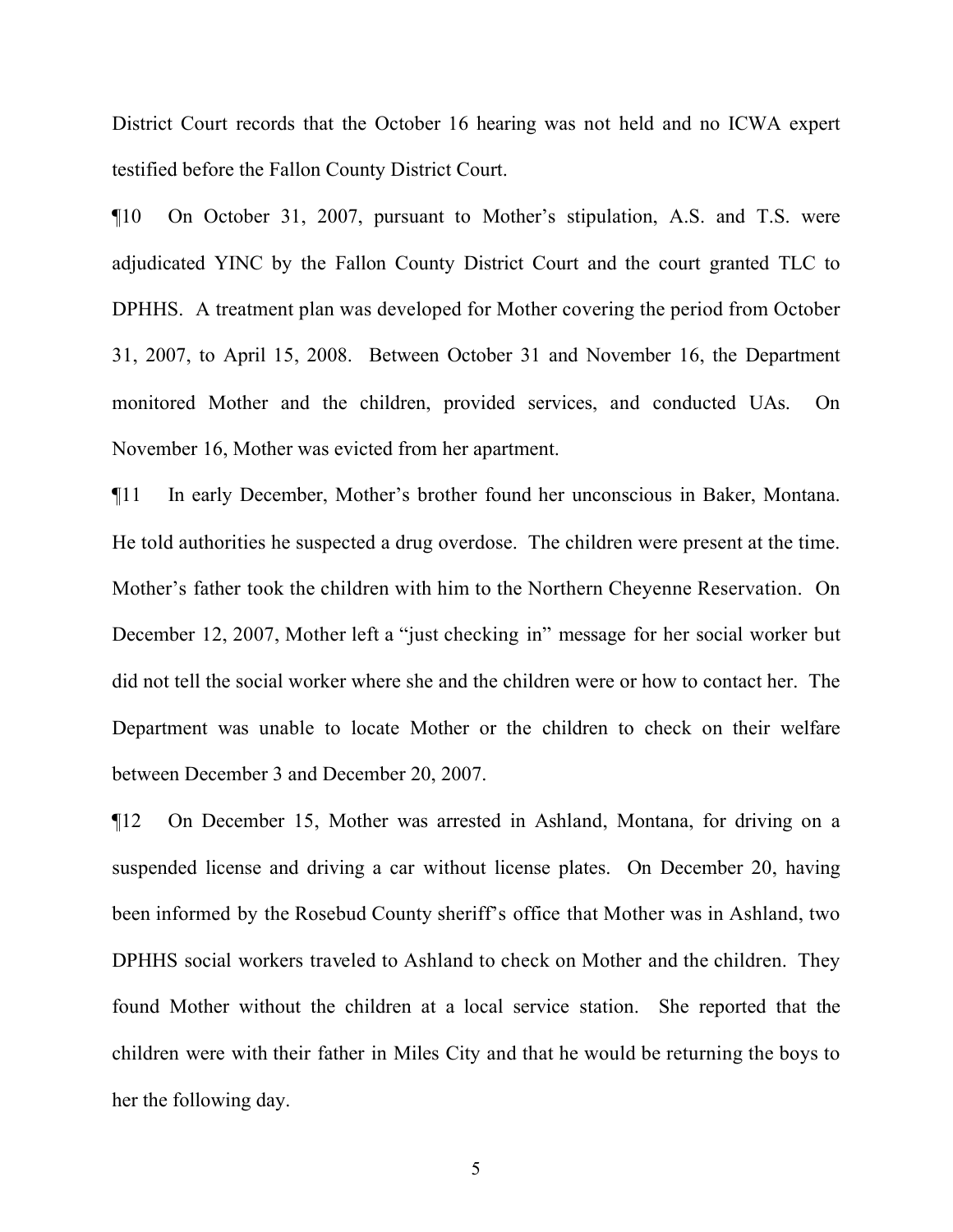¶13 To confirm Mother's claim and check on the boys' well-being, another DPHHS social worker went to where Father had been staying in Miles City. The people with whom Father had been residing said they "had kicked [him] out" and he had gone to his brother's house in Billings. They also reported that A.S. and T.S. had not been with their father during this time and that Mother was hiding them from the authorities.

¶14 The social workers in Ashland, accompanied by a Rosebud County sheriff deputy and a Northern Cheyenne ICWA worker, located where Mother was staying in Ashland. They were forced to crawl under a locked fence and approach Mother's house on foot. Mother met them outside. Despite the children being visible through the windows, Mother denied that her sons were present and refused to let the authorities inside the house. The ICWA worker called the Bureau of Indian Affairs (BIA) and requested BIA law enforcement. When Mother became verbally abusive to the authorities and physically abusive to her dog, the deputy sheriff arrested her for disorderly conduct. Upon arrival of BIA law enforcement, the boys were taken into custody and transported to BIA offices where a BIA social worker placed them into foster care. The house in which Mother and the boys had been living had no heat or electricity. The children were dirty and hungry, claiming they had not eaten that day. T.S. did not have a coat and the children had no clean clothes to take with them.

¶15 An emergency protective service and show cause hearing was scheduled for January 8, 2008, but was continued at Mother's request to January 28. The January 28 hearing was vacated by Mother. DPHHS had subpoenaed an ICWA expert to testify at both of these scheduled hearings. Additionally, Mother had identified her own ICWA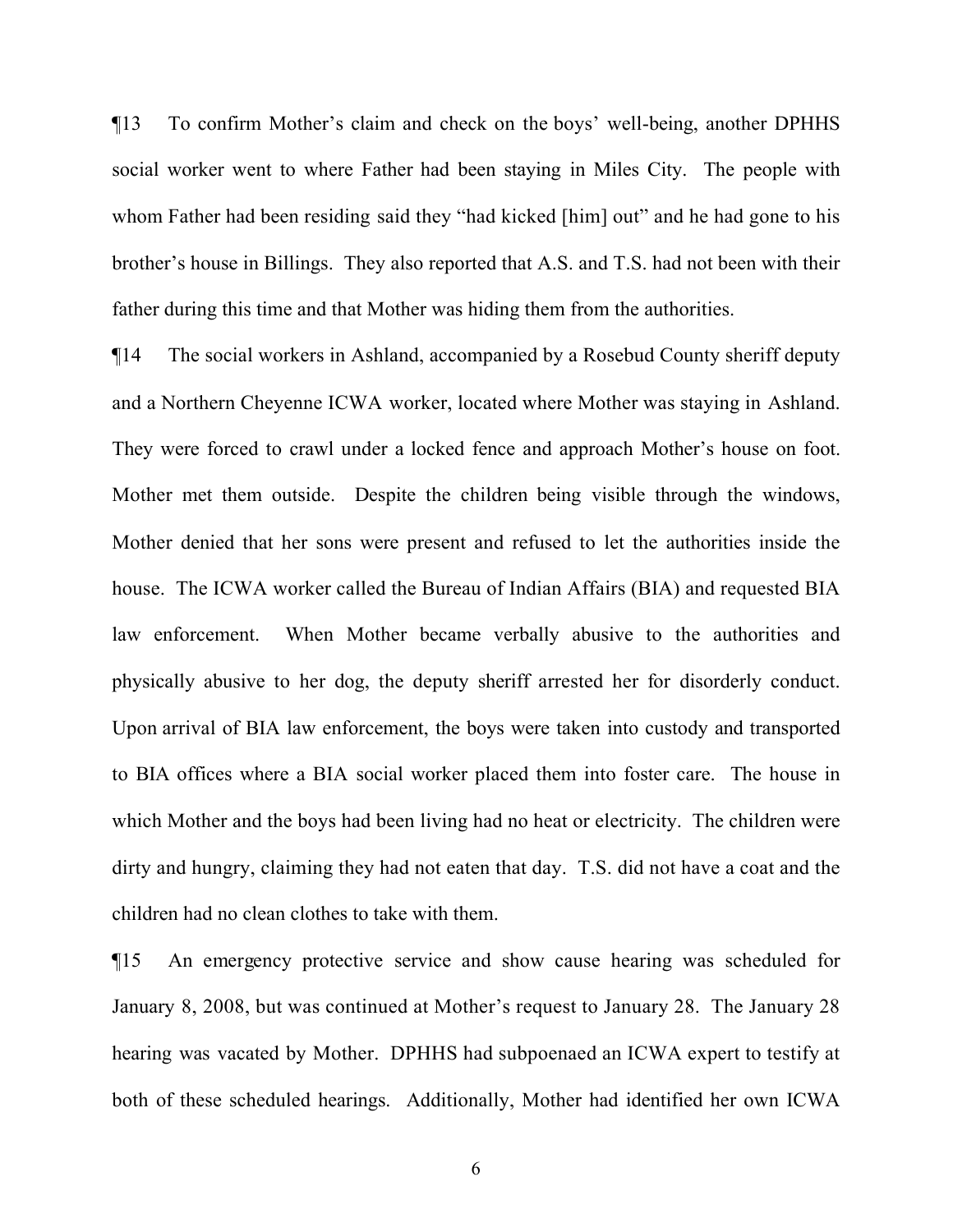expert, Edie Adams, to testify on rebuttal. According to the minutes issued by the Fallon County District Court, the judge ordered Mother's counsel to arrange a hearing on foster care placement that would satisfy the schedules of all parties. On February 11, 2008, the Fallon County District Court granted DPHHS's motion to transfer venue to Custer County based on Mother's change of residence. After the transfer, neither Mother nor the Department requested the requisite foster care/TLC hearing with ICWA expert testimony.

# *Mother's Treatment Plans and DPHHS's "active efforts"*

¶16 As noted above, in an attempt to allow the boys to remain with their mother, DPHHS prepared and issued a court-approved treatment plan on October 31, 2007. Mother was unsuccessful in addressing the tasks set forth in this plan. Subsequently, Mother received two more treatment plans dated October 6, 2008, and March 2, 2009. The goal of all three plans was to help Mother address her mental health needs and her chemical dependency issues, and to provide her with the means to improve her parenting skills and stabilize her environment. The goal of the latter two plans, issued after removal of the boys, was to reunify her with her sons.

¶17 DPHHS worked with Mother throughout this time, providing her with numerous services including but not limited to, medical care and treatment, chemical dependency evaluations, Head Start, housing, food stamps, clothing for the children, visitation, parenting classes, motel rooms when travel was required, automobile maintenance, gas vouchers, mental health counseling, anger management and transportation. However, after Mother's continued failure to make progress with her treatment plans, as illustrated in part by repeated positive drug tests and numerous missed visits with the children, on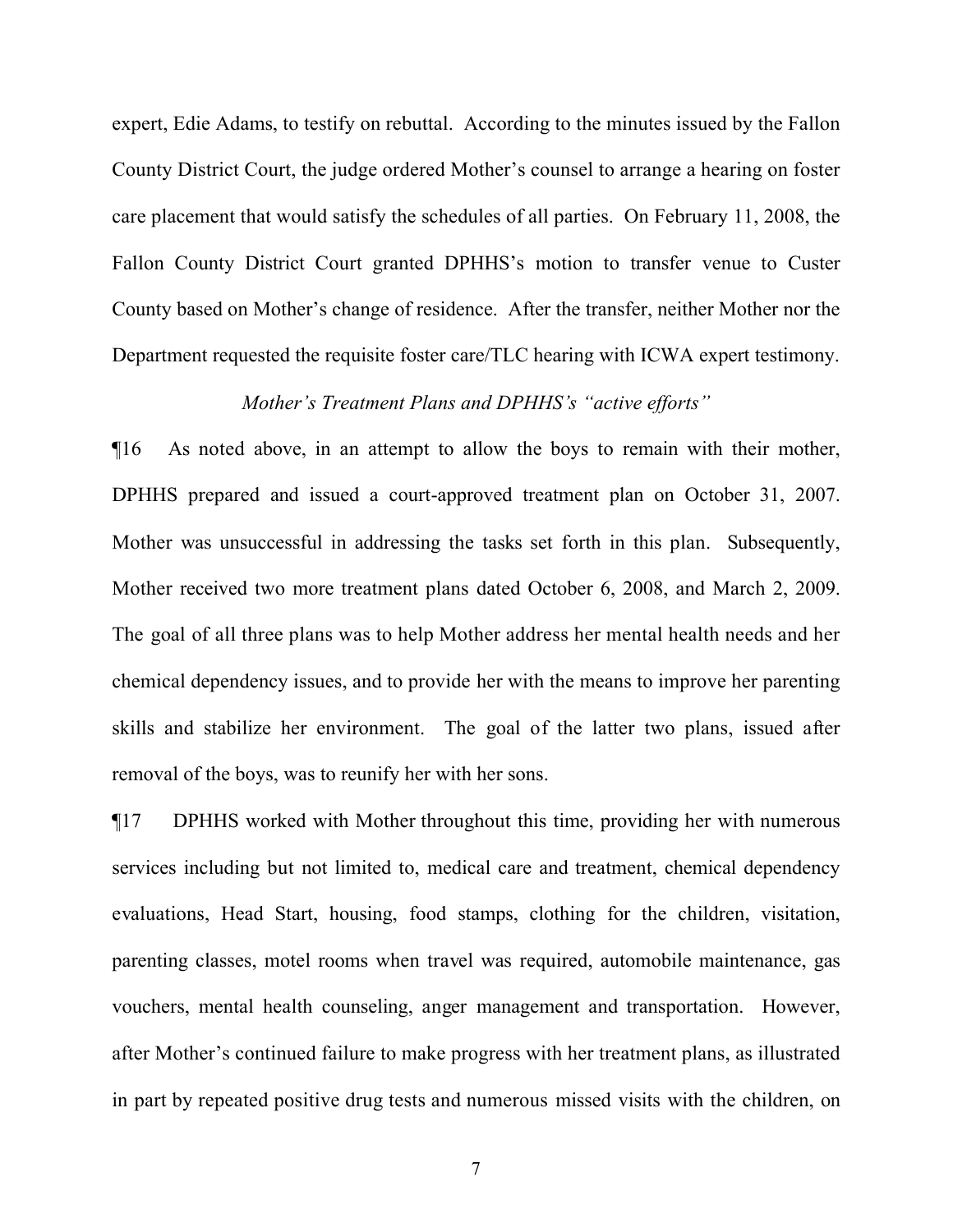May 5, 2009, DPHHS petitioned for permanent legal custody (PLC) and to terminate Mother's parental rights.

### *Termination Proceedings and the ICWA § 1912(e) Hearing*

¶18 The court scheduled the PLC hearing on June 26, 2009, but rescheduled the hearing multiple times, primarily at Mother's request. On October 28, 2009—before the PLC hearing was held—DPHHS filed a motion notifying the District Court that a hearing with testimony from an ICWA expert pertaining to the removal of the children and placement into foster care had not been held in Fallon County District Court at the time the children had been removed, nor had such a hearing been requested in Custer County District Court. The Department asked for a hearing to confirm that removal of the children was in conformance with ICWA. Mother, through counsel, concurred that such a hearing must be held.

¶19 At the December 1, 2009 PLC hearing, the court approved the Department's plan for termination of parental rights. The court also held discussion on how to conduct a  $\delta$ 1912(e) ICWA expert hearing at that late stage in the proceeding. Mother argued that DPHHS had to establish ICWA compliance at the time the children were removed. Mother, DPHHS and the court ultimately determined that Edie Adams, the ICWA expert designated by Mother for rebuttal during the vacated January 2008 hearings, would be called to testify. Prior to the hearing, Adams would be provided with all relevant information leading to the children's removal, but would be given no subsequent information about Mother and the children. Mother's attorney expressly agreed to this proposal. The court scheduled the ICWA expert hearing for January 15, 2010.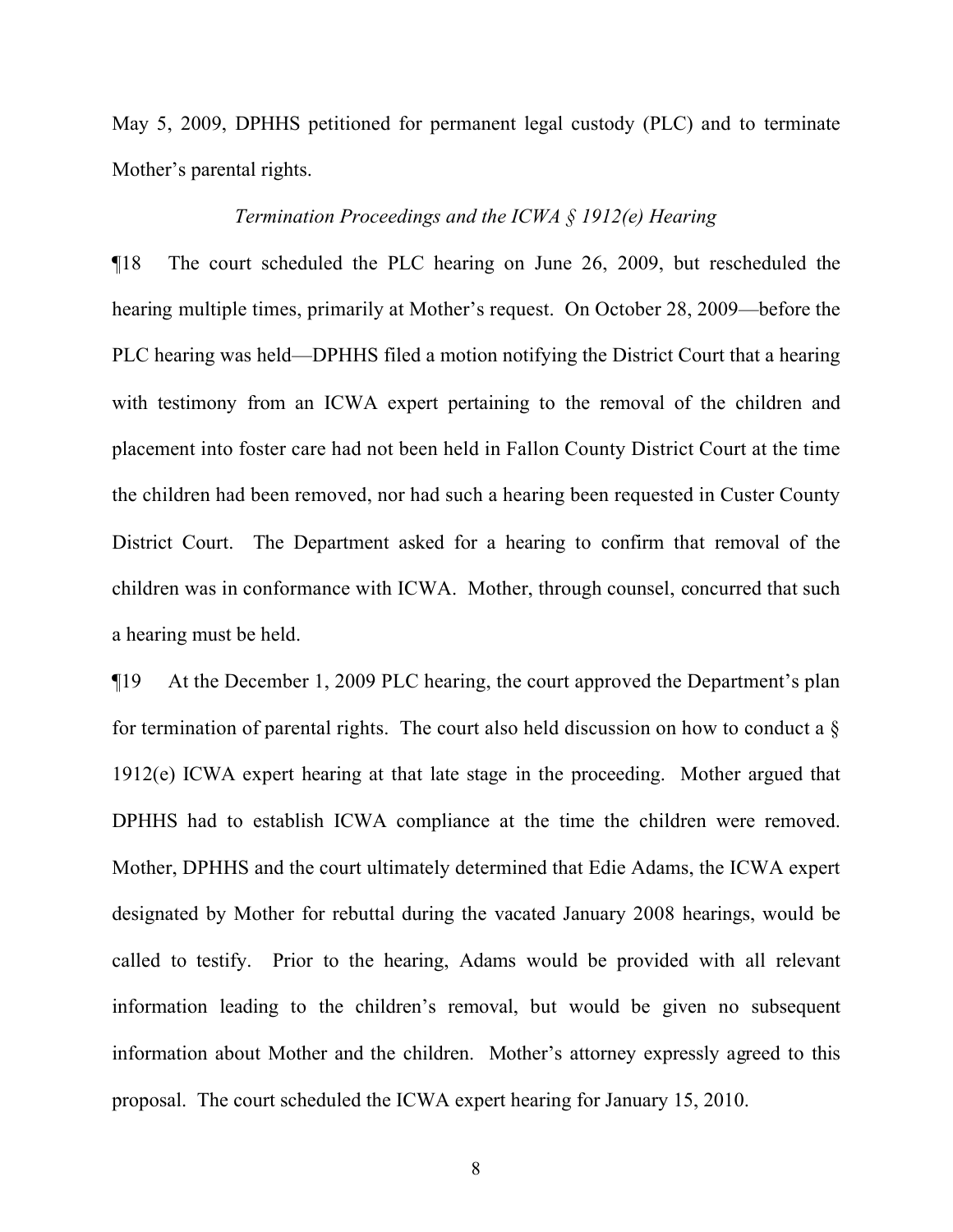¶20 At the hearing, Adams testified that she had reviewed the relevant material provided and she did not feel she needed additional information to render a decision. She testified to her belief that A.S. and T.S. "were in danger of serious emotional or physical harm" due to Mother's erratic behavior and her unwillingness to cooperate with the various agencies. She also opined that the appropriate agencies had been engaged in 31 "active efforts" to keep the children with Mother. She stated that despite her decades as a social worker, she knew of nothing else that could have been done to prevent removal of the children under the circumstances in existence at that time.

¶21 Mother and DPHHS submitted post-hearing proposed findings of fact and conclusions of law pertaining to removal of A.S. and T.S. Mother argued, for the first time, that the failure to hold an ICWA expert hearing in a timely manner required dismissal of the case against Mother. Alternatively, Mother repeated the argument she had put forth when responding to the Department's motion to hold the ICWA hearing. Mother argued that the time period during which the children were in foster care should be revised to begin with the ICWA hearing date. In other words, instead of counting the months the children were in foster care from December 20, 2007—when the children were actually removed—the TLC calendar should begin running on January 15, 2010, at the time the ICWA expert hearing was conducted. Mother sought this alternative so as to preclude the Department from terminating her parental rights based on the presumption in § 41-3-604, MCA. Section 41-3-604, MCA, provides that DPHHS must file a termination petition when certain circumstances exist in conjunction with a child being in foster care 15 out of the most recent 22 months.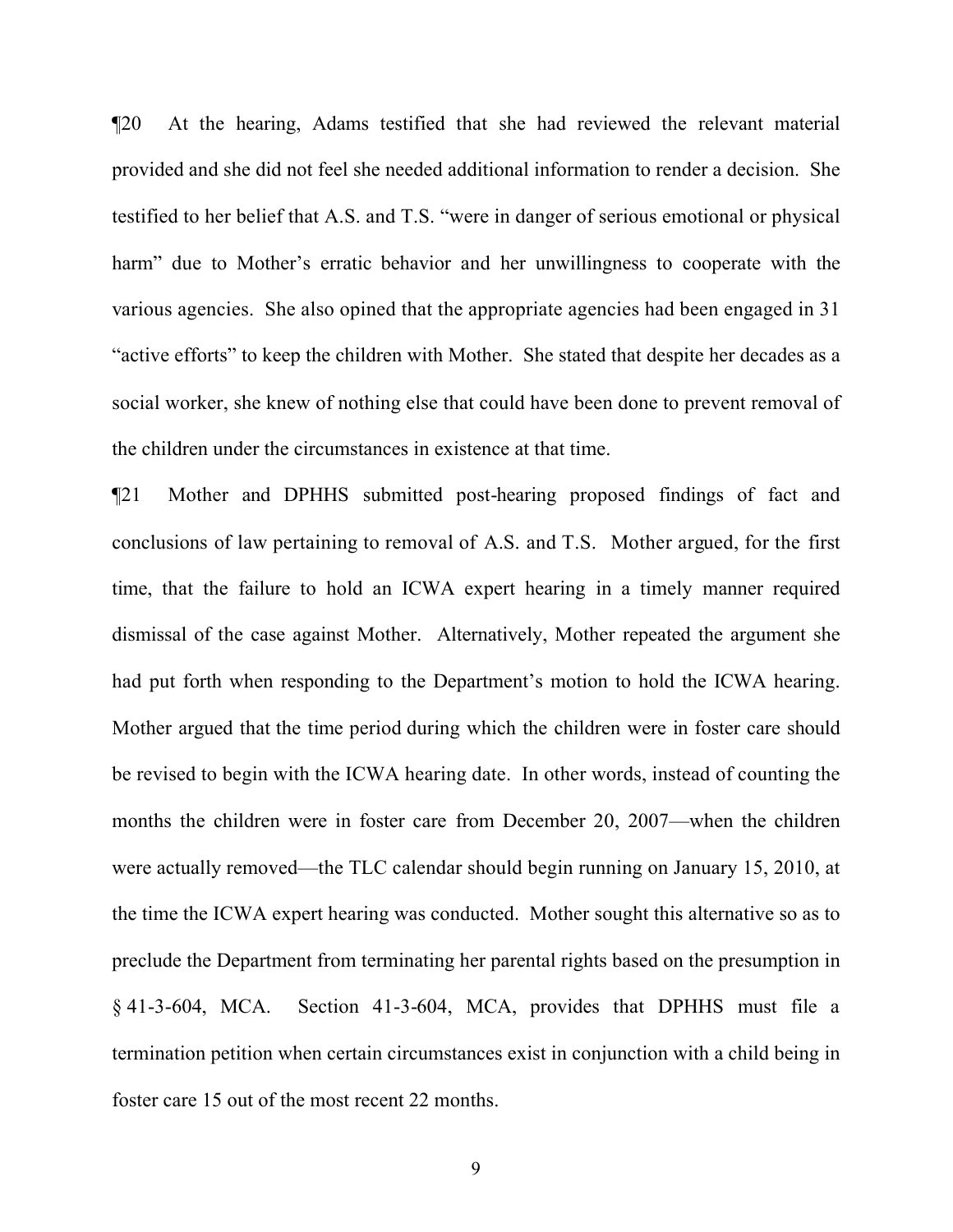¶22 On March 2, 2010, the District Court issued its findings of fact following the ICWA hearing (ICWA Order). The court noted the following: (1) removal of A.S. and T.S. was on an emergency basis; (2) a show cause hearing with ICWA testimony was scheduled on two separate dates in January 2008, just after placement of the children into foster care; (3) Mother continued the first scheduled hearing and vacated the second one; (4) no party objected to the failure to hold a show cause hearing on the petition for EPS; (5) within days after the second hearing was vacated, the proceeding was transferred from Fallon County to Custer County; and (6) Mother changed counsel shortly after the transfer. The court found that state and federal law pertaining to removal of A.S. and T.S. had been satisfied. It concluded that as of December 20, 2007, out-of-home care was necessary for the boys and that continuation in the home would likely result in serious emotional or physical harm to the children. The court also found that DPHHS made satisfactory "active efforts" to provide remedial and rehabilitative programs to help Mother and prevent the removal of the children.

¶23 On April 15, 2010, the court commenced the termination hearing. The hearing was scheduled to continue on April 16 but was rescheduled for June 18, 2010, at DPHHS's request. ICWA expert Adams again testified on June 18. At the close of the hearing on June 18, the court granted DPHHS's motion and terminated Mother's (and Father's) parental rights. It issued its order terminating parental rights (Termination Order) on August 12, 2010. It is from this order that Mother appeals.

### **STANDARDS OF REVIEW**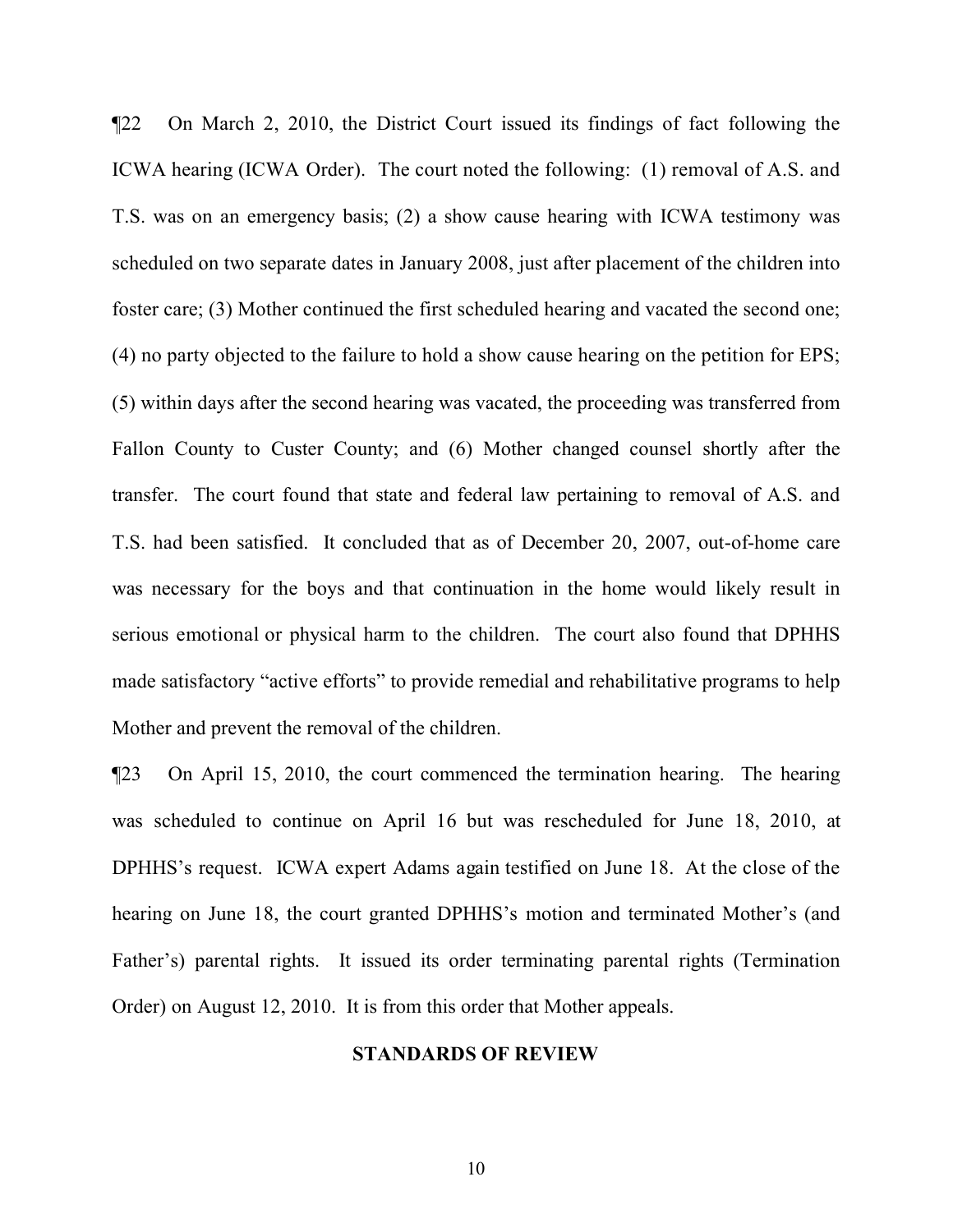¶24 We review a district court's termination of parental rights for an abuse of discretion. We determine whether the district court's findings of fact are clearly erroneous and whether the conclusions of law are correct. *In re B.M*., 2010 MT 114, ¶ 14, 356 Mont. 327, 233 P.3d 338 (citations omitted).

¶25 In an ICWA case, we will uphold the district court's termination of custody if a reasonable fact-finder could conclude beyond a reasonable doubt "that the continued custody of the child by the parent or Indian custodian is likely to result in serious emotional or physical damage to the child." *In the Matter of A.N*., 2005 MT 19, ¶ 19, 325 Mont. 379, 106 P.3d 556 (citations omitted).

### **DISCUSSION**

¶26 *Did the District Court abuse its discretion when it terminated Mother's parental rights?*

¶27 On appeal, Mother primarily argues that the failure to hold the ICWA expert hearing *before* the children were removed from her home did not satisfy 25 U.S.C.  $\S 1912(e)$  $\S 1912(e)$  $\S 1912(e)$  of ICWA.<sup>1</sup> She claims the resultant "unlawful removal" of her children started a chain of events that resulted in her parental rights being terminated because the children had been in foster care for more than 15 consecutive months. She asserts this is a "structural error" warranting automatic reversal. She argues alternatively that the "clock for calculating foster care residency in accordance with Mont. Code Ann. § 41-3-604"

i

<span id="page-10-0"></span><sup>&</sup>lt;sup>1</sup> ICWA § 1912(e) provides: No foster care placement may be ordered in such proceeding in the absence of a determination, supported by clear and convincing evidence, including testimony of qualified expert witnesses, that the continued custody of the child by the parent or Indian custodian is likely to result in serious emotional or physical damage to the child.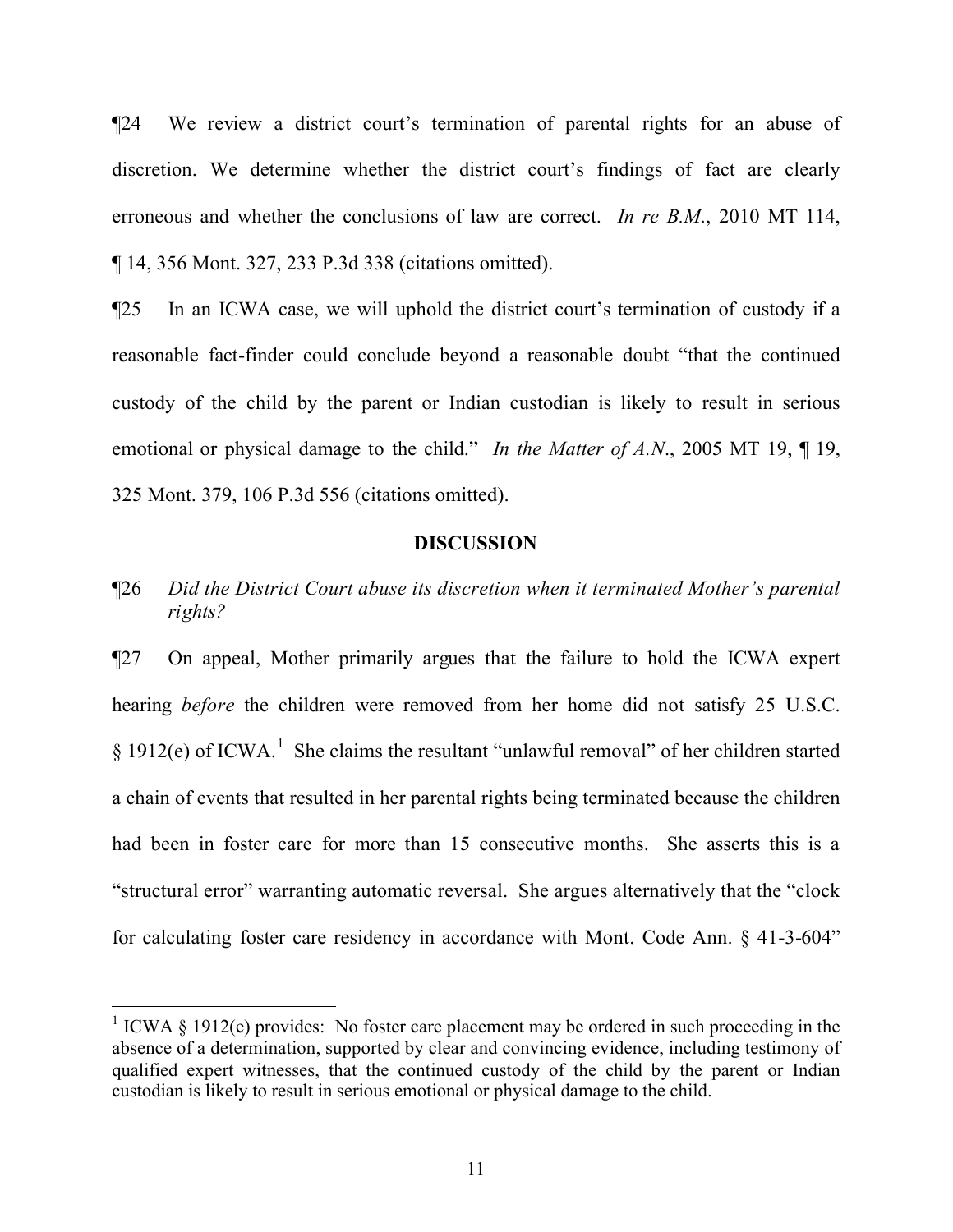should be reset to January 15, 2010, thereby precluding termination in June 2010 based upon the 15-month foster care presumption in § 41-3-604, MCA.

¶28 In response, DPHHS observes that despite numerous opportunities to do so, Mother failed to object to the timing of the ICWA § 1912(e) hearing until *after* it had been conducted. Therefore, Mother has not preserved this issue on appeal. The Department also notes that Mother identified no factual or legal error in the District Court's order terminating her parental rights. Moreover, she did not acknowledge or address the findings and conclusions set forth in the order entered by the District Court following the ICWA expert hearing. DPHHS also argues that  $\S$  1912(e) does not "set forth a time frame for making the necessary foster care finding, but only requires clear and convincing evidence including qualified expert testimony." The Department urges us to affirm the District Court.

¶29 Upon comprehensive review of the record, we conclude Mother has failed to preserve the issue of the "timeliness" of the ICWA hearing for appeal. On October 28, 2008, the State filed its Motion for Qualified Expert Testimony on Removal of Child. It requested that a § 1912(e) ICWA hearing be held. On November 20, 2009, Mother filed her Brief in Response to State's Motion on Qualified Expert Testimony on Removal of Child. In this brief, Mother agreed that such a hearing should be held but reserved the right to challenge one specific issue, namely "should the [c]ourt find that ICWA was complied with . . . Mother reserves the right to challenge whether that testimony establishes a period of Legal Custody for the Department at the time of the [c]ourt's New Dispositional Order or at the time of the initial removal."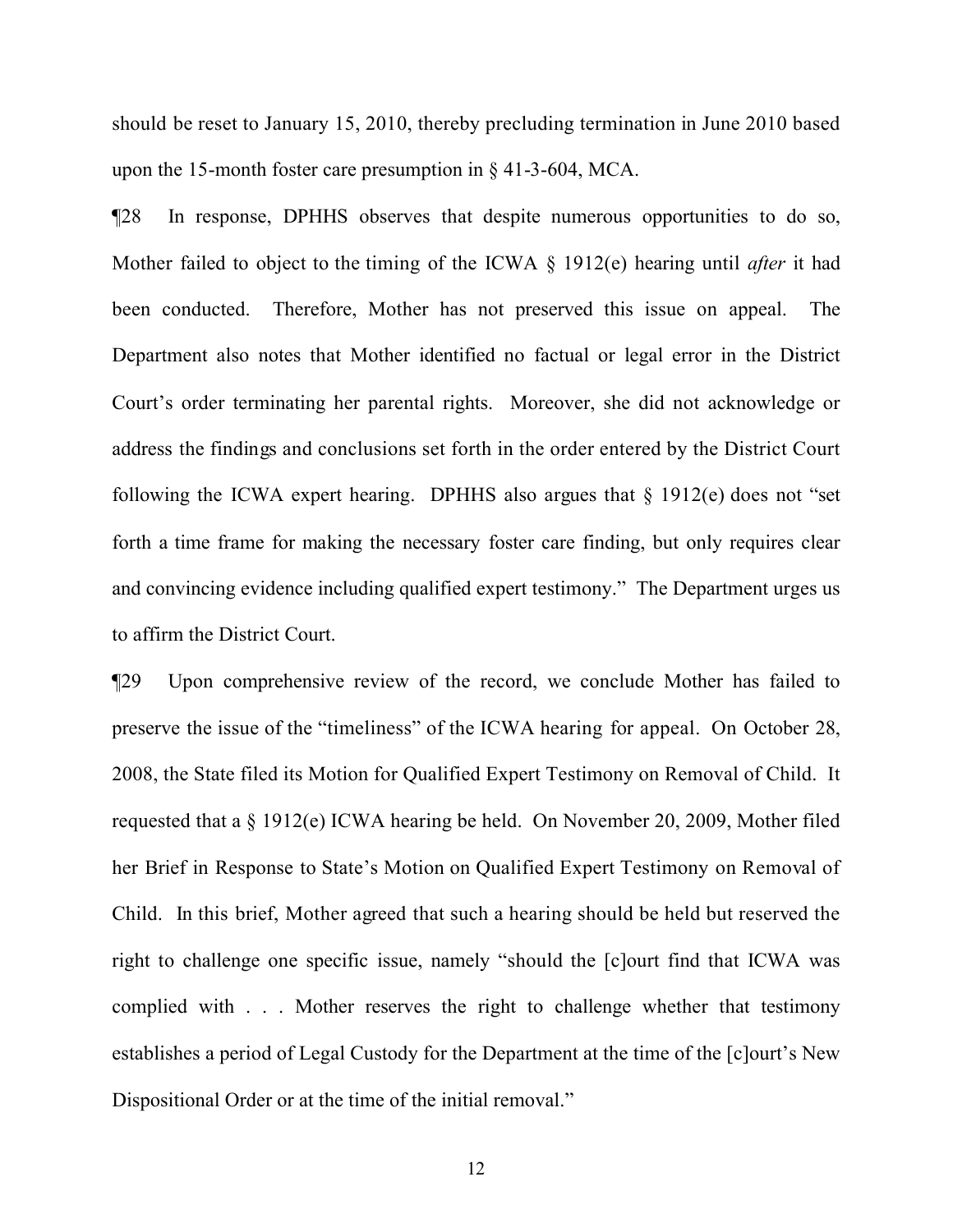¶30 Not only did Mother acquiesce in the holding of the delayed ICWA hearing in her brief, she acquiesced yet again at the commencement of the hearing. She did so even after hearing Father's counsel raise a timeliness objection. Father's counsel stated:

I am objecting to the timeliness of this testimony and to whether or not the [c]ourt can actually accept this type of testimony at this time for purposes of the record. And also . . . whether or not the failure to have this testimony presented at the time of the removal, if that is fatal to the State's case.

Mother's counsel then stated at the start of the ICWA hearing:

I don't necessarily object to having this hearing. However, I do have a position with respect to what the effect of this hearing is once the [c]ourt makes a ruling on the evidence that it hears.

This vague comment does not serve as a contemporaneous and specific objection (M. R. Evid. 103), nor does it alert the court that she has any objection to the timeliness of the proceeding.

¶31 The record thus shows that on four occasions—in August and October 2007, and twice in January 2008—the Department subpoenaed an ICWA expert to testify, only to have Mother enter a stipulation and vacate subsequently scheduled hearings. When the Department then scheduled the delayed hearing for the fifth time, Mother did not challenge the timeliness of the hearing, either in pre-hearing briefing or at the time of the hearing itself. Although we do not approve of the delay in the ICWA proceedings that occurred here, and have previously stated that strict compliance with statutory requirements governing termination proceedings is required (*In re J.C*., 2008 MT 127, ¶ 53, 343 Mont. 30, 183 P.3d 22), we conclude that under the circumstances here presented, Mother has failed to preserve the issue of the timeliness of the ICWA hearing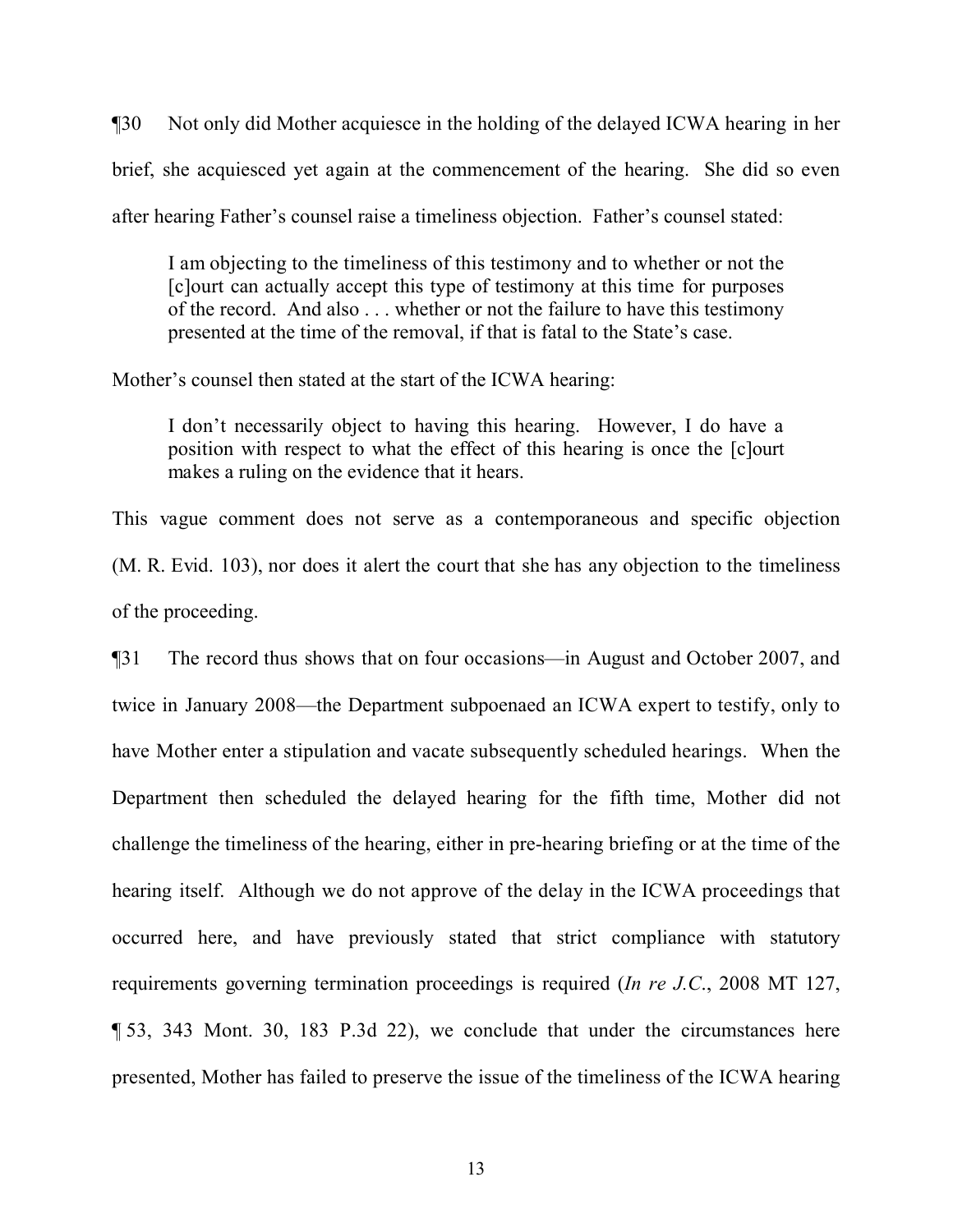for appeal. As we have frequently held, "[w]e will not put a district court in error for an action in which the appealing party acquiesced or actively participated." *State v. Holt*, 2011 MT 42,  $\P$  17, 359 Mont. 308, P.3d.

¶32 Mother's remaining restated argument on appeal is that the District Court erred by not resetting the starting date of foster care to January 15, 2010. For this argument to have merit, the District Court must have terminated Mother's parental rights by relying upon the 15-month presumption in § 41-3-604, MCA. As discussed below, the Termination Order sets forth the District Court's independent reasons for termination without reliance on the presumption.

## *Termination Proceeding*

¶33 We now address whether the District Court abused its discretion in terminating Mother's parental rights. It is well established that a "natural parent's right to care and custody of a child is a fundamental liberty interest which courts must protect with fundamentally fair procedures at all stages of the proceedings for the termination of parental rights." *In re B.N.Y.*, 2003 MT 241, ¶ 21, 317 Mont. 291, 77 P.3d 189, *citing In re T.C. and W.C*., 2001 MT 264, ¶ 22, 307 Mont. 244, 37 P.3d 70; *In re A.F.-C*., 2001 MT 283, ¶ 31, 307 Mont. 358, 37 P.3d 724. As such, termination procedures must satisfy the Due Process Clause of the Fourteenth Amendment. *B.N.Y*., ¶ 21. A parent may not be placed at an unfair disadvantage during the termination proceedings. *In re T.C.,* 2008 MT 335, ¶ 16, 346 Mont. 200, 194 P.3d 653.

¶34 Section 41-3-609, MCA, sets forth the criteria for terminating a parent's right to a child. The relevant provisions are: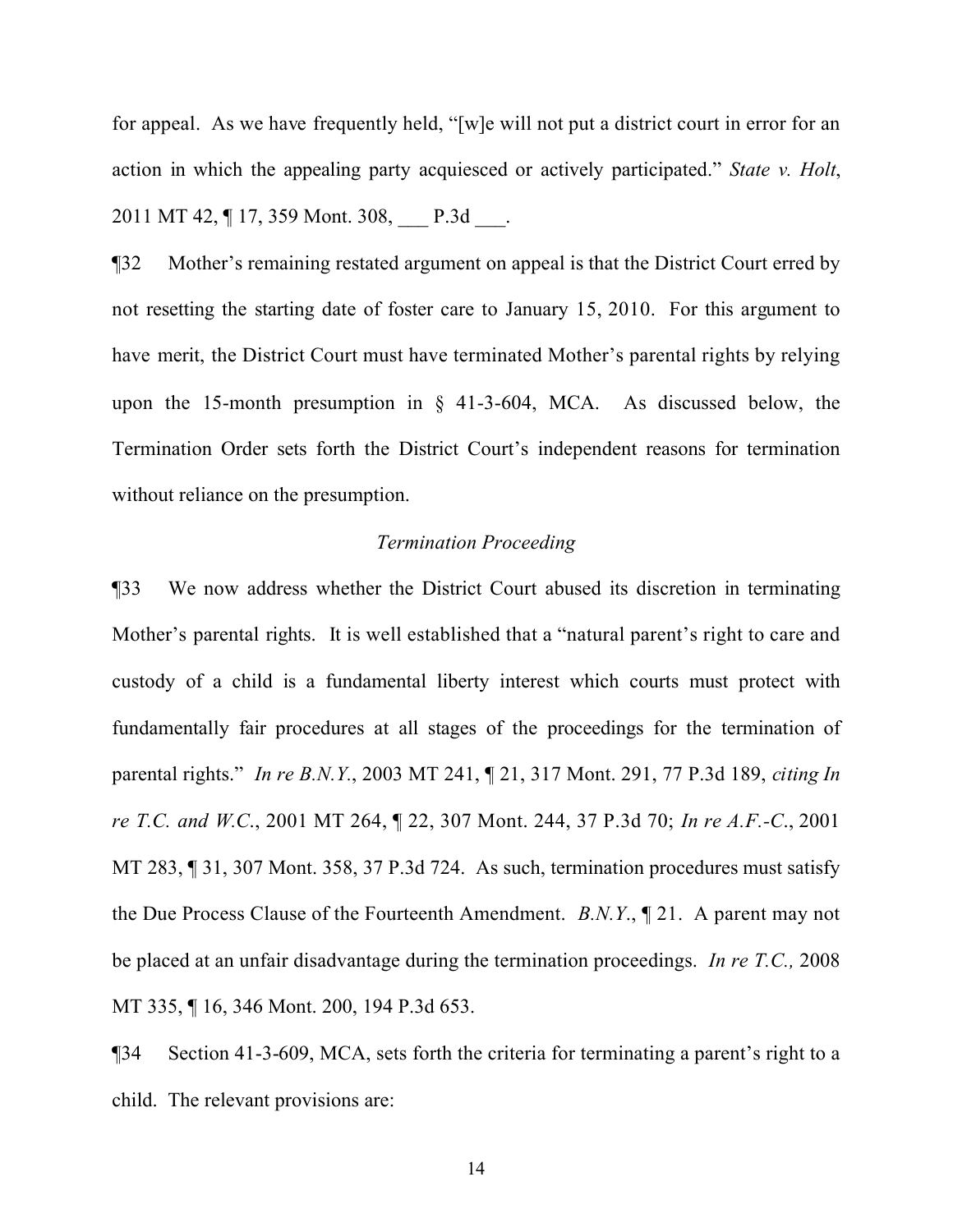(1) The court may order a termination of the parent-child legal relationship upon a finding established by clear and convincing evidence . . . that any of the following circumstances exist:

. . . . .<br>. . . . . .

(f) the child is an adjudicated youth in need of care and both of the following exist:

(i) an appropriate treatment plan that has been approved by the court has not been complied with by the parents or has not been successful; and

(ii) the conduct or condition of the parents rendering them unfit is unlikely to change within a reasonable time.

¶35 The District Court found that Mother failed to successfully complete three court-approved treatment plans. Specifically, she failed to complete the tasks designed to address her mental health and chemical dependency needs. Mother missed multiple evaluation appointments or attended them while being "too high on drugs to complete testing." Also, while Mother attended inpatient treatment for chemical dependency at Montana Chemical Dependency Center in July 2008, her discharge summary "indicated no significant movement toward her goals in the treatment plan." She also attended some chemical dependency counseling sessions but arrived "too impaired to participate." She then quit attending sessions without notice. Mother continued to use alcohol and drugs despite her treatment plan requirement to abstain. Mother was frequently uncooperative with service providers and medical personnel in their attempts to aid her successful completion of her treatment plans. Mother also failed to complete her treatment plan tasks aimed at improving her parenting skills and stabilizing her environment.

¶36 The District Court concluded that the circumstances causing Mother to be unfit for parenting were unlikely to change. The court heard testimony that there was very little